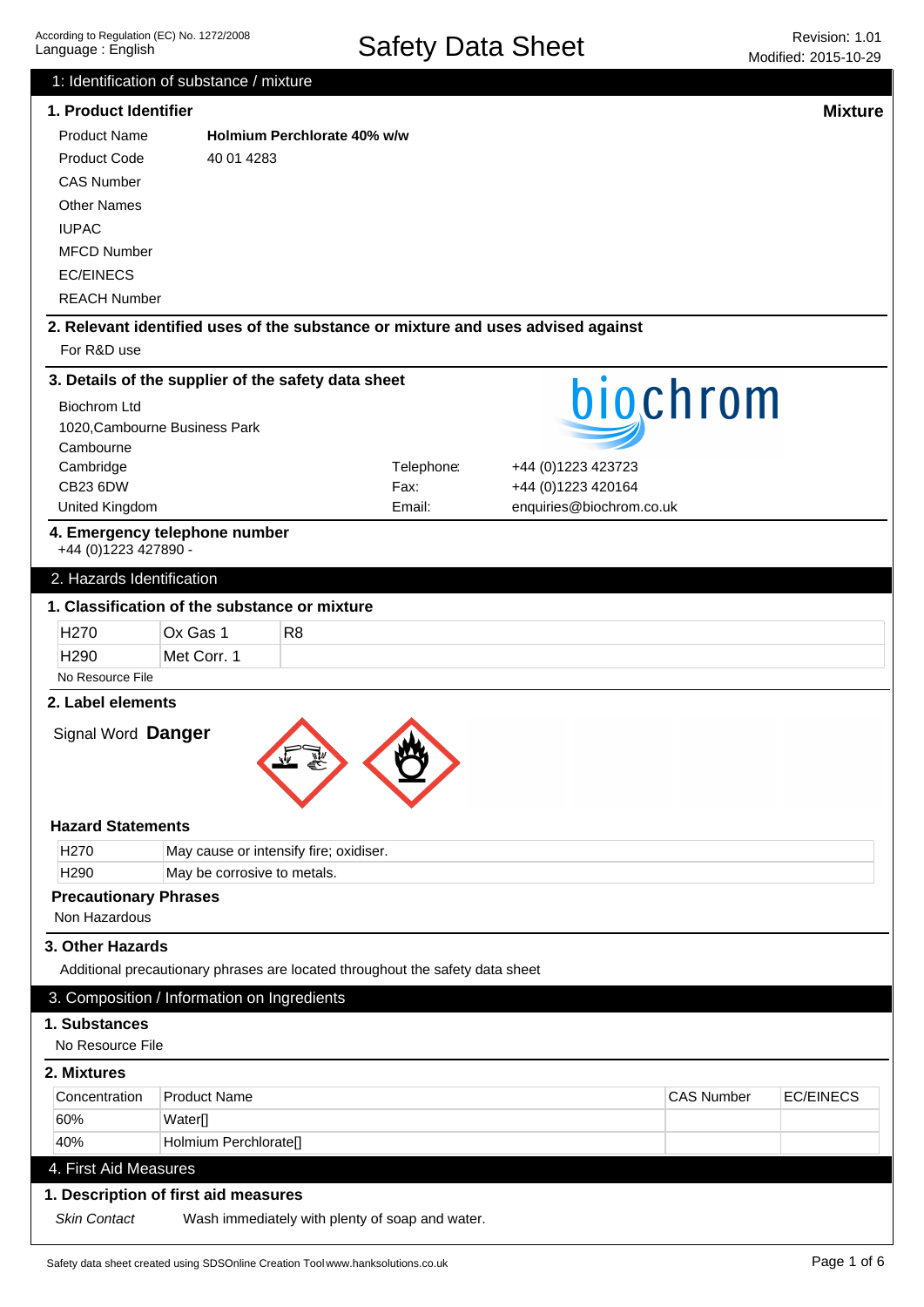# Safety Data Sheet Revision: 1.01

|                                                             | $\sim$ $\sim$ $\sim$ $\sim$ $\sim$ $\sim$ $\sim$ $\sim$                                                               | Modified: 2015-10-29 |
|-------------------------------------------------------------|-----------------------------------------------------------------------------------------------------------------------|----------------------|
| <b>Eye Contact</b>                                          | Rinse opened eye for several minutes under running water.                                                             |                      |
| Ingestion                                                   | Do not induce vomiting.<br>If conscious, give half a litre of water to drink immediately.<br>Consult a doctor.        |                      |
| Inhalation                                                  | Supply fresh air; consult a doctor in case of complaints.                                                             |                      |
|                                                             | 2. Most important symptoms and effects                                                                                |                      |
|                                                             | There may be mild irritation at the site of contact.                                                                  |                      |
|                                                             | 3. Indication of any immediate medical attention                                                                      |                      |
| No additional measures required                             |                                                                                                                       |                      |
| 5. Firefighting measures                                    |                                                                                                                       |                      |
| 1. Extinguishing Media                                      |                                                                                                                       |                      |
| Suitable                                                    | Suitable extinguishing media for surrounding fire should be used.                                                     |                      |
| Unsuitable                                                  | Not applicable                                                                                                        |                      |
|                                                             | 2. Special Hazards arising from the substance or mixture                                                              |                      |
| Oxidising.<br>Corrosive.                                    |                                                                                                                       |                      |
| 3. Advice for Fire Fighters<br>protective gear              | As in any fire, wear self-contained breathing apparatus pressure-demand, MSHA/NIOSH (approved or equivalent) and full |                      |
| 6. Accidental Release Measures                              |                                                                                                                       |                      |
| 1. Personnal Precautions                                    |                                                                                                                       |                      |
|                                                             | Do not attempt to take action without suitable protective clothing - see section 8 of SDS.                            |                      |
| 2. Environmental Precautions                                |                                                                                                                       |                      |
|                                                             | Do not discharge into drains or rivers.                                                                               |                      |
| 3. Methods & Materials<br>Transfer to a suitable container. | Wash the spillage site with large amounts of water.                                                                   |                      |
|                                                             | 4. Preventing the occurence of secondary hazards.                                                                     |                      |
| None                                                        |                                                                                                                       |                      |
| 7. Handling and Storage                                     |                                                                                                                       |                      |
| <b>1. Personnal Precautions</b>                             |                                                                                                                       |                      |
| Safe Handling                                               | No special requirements.                                                                                              |                      |
| Protection against<br>explosions and fires                  | P220: Keep/Store away from clothing/paper/combustible materials.                                                      |                      |
|                                                             | 2. Conditions for safe storage, including any incompatibilities                                                       |                      |
| <b>Managing Storage Risks</b>                               | Keep container tightly closed.<br>Keep away from combustible materials.                                               |                      |
| <b>Storage Controls</b>                                     | No special requirements                                                                                               |                      |
| <b>Maintaining Integrity</b>                                | No special requirements                                                                                               |                      |
| Other advice                                                | No further information available.                                                                                     |                      |
| 3. Specific End Uses                                        |                                                                                                                       |                      |
|                                                             | Safety data sheet created using SDSOnline Creation Tool www.hanksolutions.co.uk                                       | Page 2 of 6          |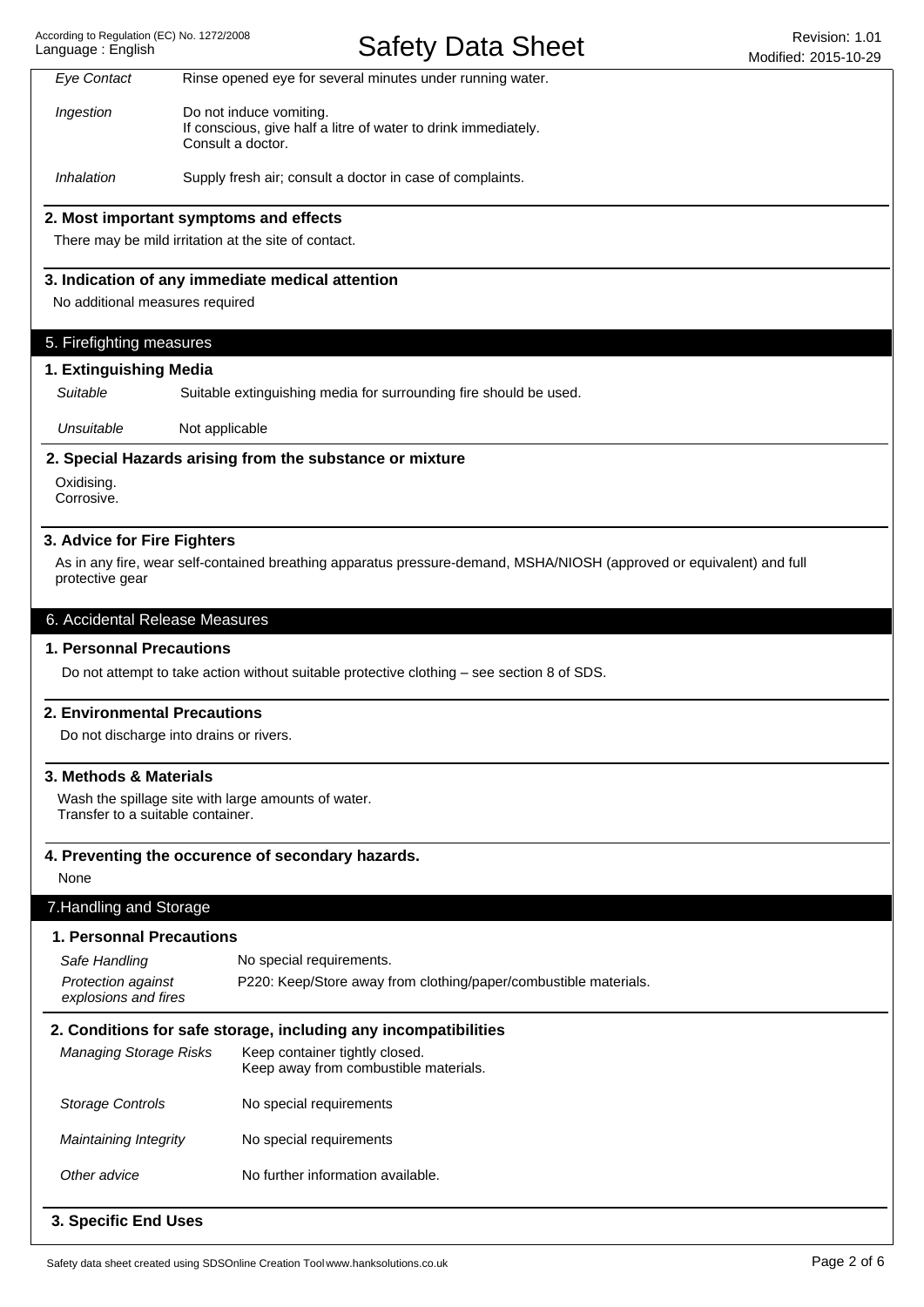# Safety Data Sheet Revision: 1.01

The end use(s) have not been fully determined. The substance is supplied for Research and Development purposes by professionals only.

# 8. Exposure Controls/Personal Protection

### **1. Control Parameters**

No Data Available

| 2. Exposure Controls                        |                                                                                                                                       |
|---------------------------------------------|---------------------------------------------------------------------------------------------------------------------------------------|
| General protective and<br>hydgiene measures | The standard precautionary measures should be adhered to when handling                                                                |
| <b>Engineering measures</b>                 | The product does not contain any relevant quantities of materials with critical values that have to be<br>monitored at the workplace. |
| Eye / Face Protection                       | Safety Glasses with side-shields.                                                                                                     |
| Hand protection                             | Protective gloves.                                                                                                                    |
| Respiratory protection                      | Respiratory protection not required.                                                                                                  |
| Skin protection                             | Protective clothing.                                                                                                                  |
| Other personal protection<br>advice         | No data.                                                                                                                              |

# 9. Physical and Chemical Properties

## **1. Physical and Chemical Properties**

| Appearance                                   | Clear pink        |
|----------------------------------------------|-------------------|
| Odour                                        | No Data Available |
| Odour threshold                              | No Data Available |
| <b>PH</b>                                    | No Data Available |
| Melting point / Freezing point               | No Data Available |
| Initial boiling point and boiling range      | No Data Available |
| Flash point                                  | No Data Available |
| Evaporation rate                             | No Data Available |
| Flammability(solid,gas)                      | No Data Available |
| Upper/lower flammability or explosive limits | No Data Available |
| Vapour pressure                              | No Data Available |
| Vapour density                               | No Data Available |
| Relative density                             | No Data Available |
| Solubility(ies):                             | No Data Available |
| Partition coefficient: n-octanol/water       | No Data Available |
| Auto-ignition temperature                    | No Data Available |
| Decomposition temperature                    | No Data Available |
| Viscosity                                    | No Data Available |
| Explosive properties                         | No Data Available |
| Oxidising properties                         | No Data Available |

## **2. Other Information**

No additional information available

# 10. Stability and Reactivity

## **1. Reactivity**

No information available

## **2. Stability**

Stable under normal conditions.

**3. Possibility of Hazardous Reactions**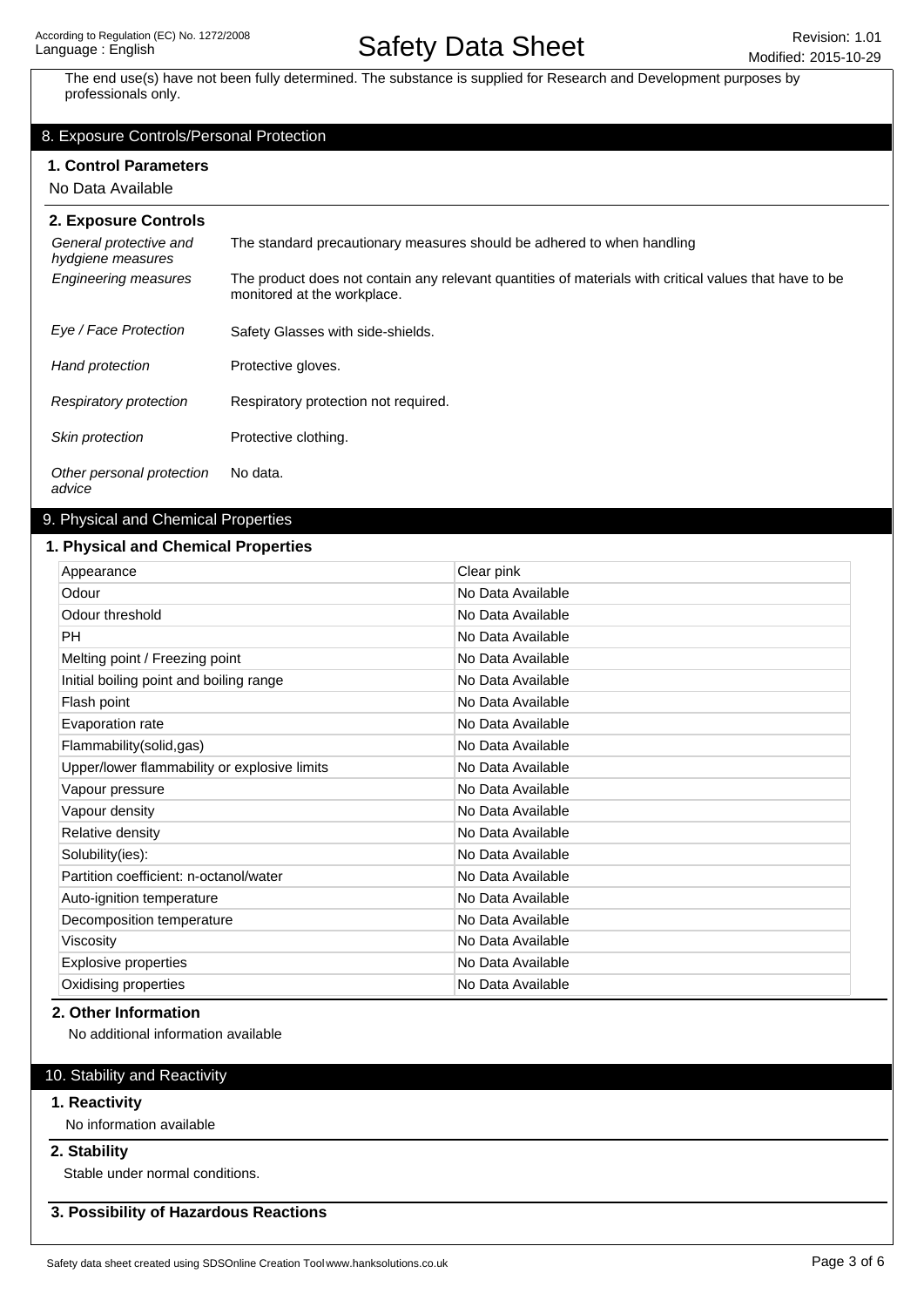# No hazardous reactions known.

# **4.Conditions to Avoid**

Incompatible products

## **5. Incompatible Materials**

Reducing agents. Metals.

## **6. Hazardous Decomposition Products**

Not applicable

# 11. Toxicology information

| ອາ                                   |                                         |
|--------------------------------------|-----------------------------------------|
| 1. Information                       |                                         |
| <b>Acute Toxicity</b>                | No information available                |
| Skin corrosion/irritation            | Irritant for skin and mucous membranes. |
| Serious eye<br>Damage/irritation     | Irritant effect.                        |
| Respiratory or skin<br>sensitisation | No information available                |
| Germ Cell mutagenicity               | No information available                |
| Carcinogenicity                      | No information available                |
| Reproductive toxicity                | No information available                |
| STOT-single exposure                 | No information available                |
| STOT-repeated exposure               | No information available                |
| Aspiration hazard                    | No information available                |

### **2. Additional**

No additional information available

## 12. Ecological Information

## **1. Toxicity**

No information available

## **2. Persistance and degradability**

No information available

# **3. Bio-Accumulative Potential**

No information available

# **4. Mobility and Soil**

No information available

## **5. Results of PBT & vPvB assessment**

No information available

## **6. Other adverse effects**

No information available

# 13. Disposal Considerations

# **1. Waste Treatment Methods**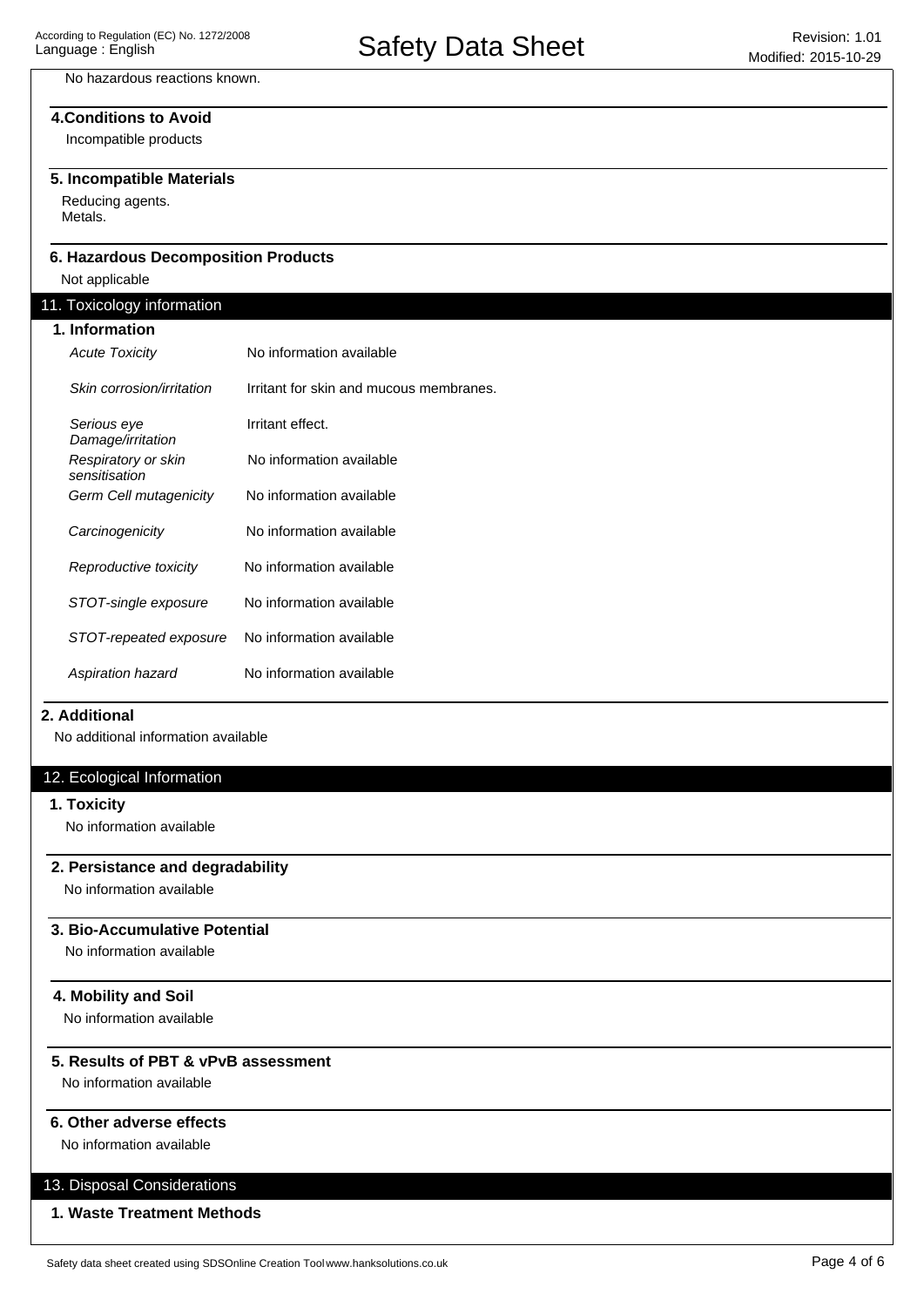According to Regulation (EC) No. 1272/2008 Language : English

Safety Data Sheet Revision: 1.01

|            | <b>Disposal Operations</b>    | Consult state, local or national regulations for proper disposal.   |  |
|------------|-------------------------------|---------------------------------------------------------------------|--|
|            |                               |                                                                     |  |
|            | Disposal of Packaging         | Disposal must be made according to official regulations.            |  |
|            |                               |                                                                     |  |
|            | 14. Transport Information     |                                                                     |  |
| Air (ICAO) |                               |                                                                     |  |
| 1.         |                               | <b>UN Number:</b>                                                   |  |
| 2.         |                               | <b>Shipping Name: Non Hazardous</b>                                 |  |
| 3.         |                               | Transport hazard class(es): :<br>Sub Class:                         |  |
|            |                               |                                                                     |  |
|            |                               |                                                                     |  |
|            |                               |                                                                     |  |
|            |                               | Packing group:                                                      |  |
| 4.<br>5.   |                               | <b>Environmental hazards:</b>                                       |  |
|            |                               |                                                                     |  |
| 6.         |                               | <b>Special Precautions for user:</b>                                |  |
| 7.         |                               | Transport in bulk:                                                  |  |
|            | Road (ADR)                    |                                                                     |  |
| 1.         |                               | <b>UN Number:</b>                                                   |  |
| 2.         |                               | Shipping Name: None Hazardous                                       |  |
| 3.         |                               | Transport hazard class(es): :<br>Sub Class:                         |  |
|            |                               |                                                                     |  |
|            |                               |                                                                     |  |
|            |                               |                                                                     |  |
| 4.         |                               | Packing group:                                                      |  |
| 5.         |                               | <b>Environmental hazards:</b>                                       |  |
| 6.         |                               | <b>Special Precautions for user:</b>                                |  |
| 7.         |                               | Transport in bulk:                                                  |  |
| Sea (IMDG) |                               |                                                                     |  |
|            |                               |                                                                     |  |
| 1.         |                               | <b>UN Number:</b>                                                   |  |
| 2.         |                               | <b>Shipping Name: Non Hazardous</b>                                 |  |
| 3.         |                               | Transport hazard class(es): :<br>Sub Class:                         |  |
|            |                               |                                                                     |  |
|            |                               |                                                                     |  |
|            |                               |                                                                     |  |
| 4.         |                               | Packing group:                                                      |  |
| 5.         |                               | <b>Environmental hazards:</b>                                       |  |
| 6.         |                               | <b>Special Precautions for user:</b>                                |  |
| 7.         |                               | Transport in bulk:                                                  |  |
|            |                               |                                                                     |  |
|            |                               |                                                                     |  |
|            |                               | 15. Safety, health, environmental and national regulations          |  |
|            |                               | 1. Safety, health, environmental and national regulations:          |  |
|            |                               |                                                                     |  |
|            |                               | Product is not subject to any additional regulations or provisions. |  |
|            | 2. Safety Assessment          |                                                                     |  |
|            | No Chemical Safety Assessment |                                                                     |  |
|            |                               |                                                                     |  |
|            | 16. Other Information         |                                                                     |  |
|            | 1. Other Information:         |                                                                     |  |